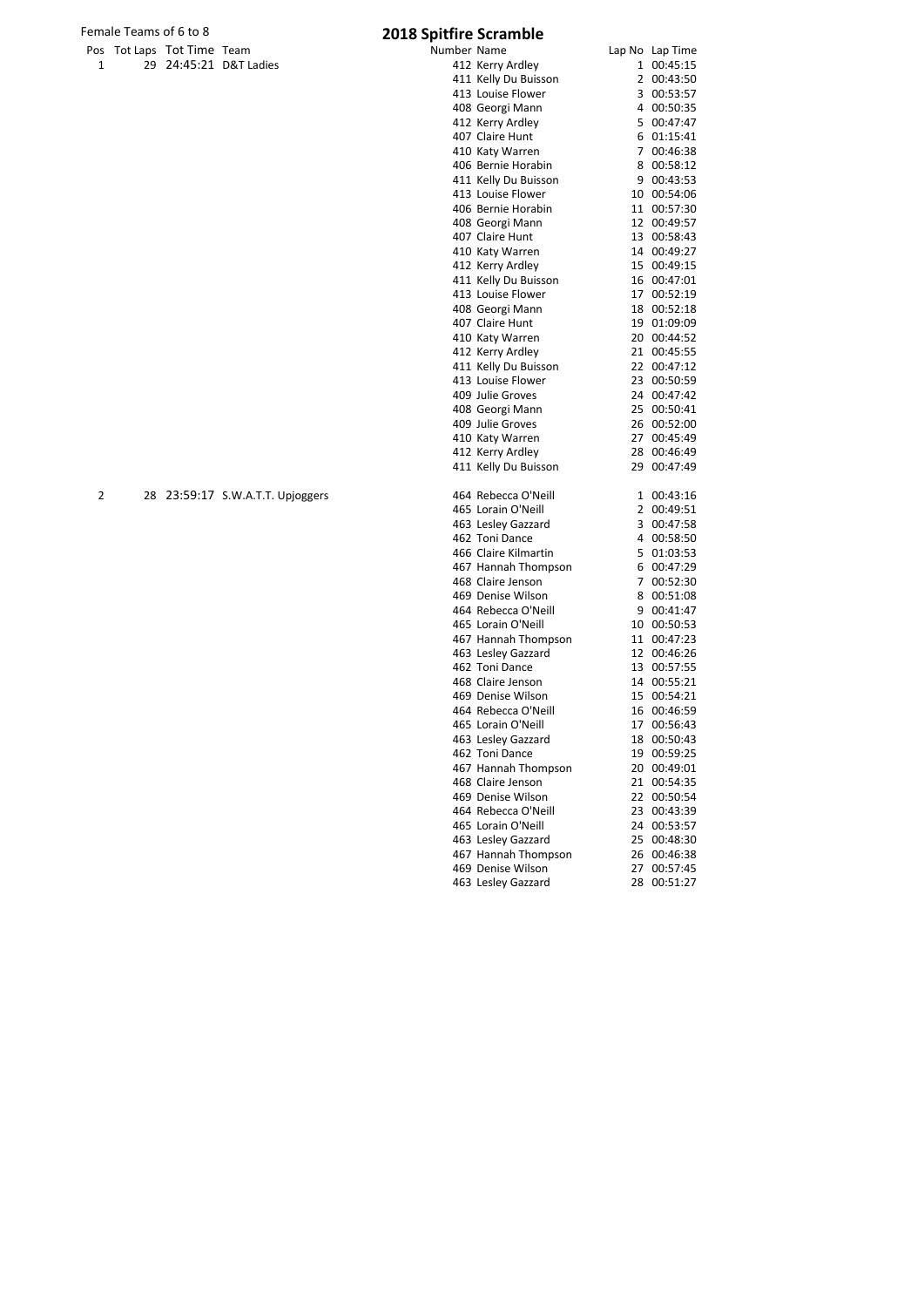| Female Teams of 6 to 8 |  |                            |                         | <b>2018 Spitfire Scramble</b> |  |                 |
|------------------------|--|----------------------------|-------------------------|-------------------------------|--|-----------------|
|                        |  | Pos Tot Laps Tot Time Team |                         | Number Name                   |  | Lap No Lap Time |
|                        |  |                            | 28 24:03:12 GFDR Ladies | 429 Naomi Moss                |  | 1 00:45:22      |
|                        |  |                            |                         | 423 Gin Lawson                |  | 2 00:58:53      |
|                        |  |                            |                         |                               |  |                 |

|   | male Teams of 6 to 8      |                                             | 2018 Spitfire Scramble |                                              |                            |
|---|---------------------------|---------------------------------------------|------------------------|----------------------------------------------|----------------------------|
|   | os Tot Laps Tot Time Team |                                             | Number Name            |                                              | Lap No Lap Time            |
| 3 |                           | 28 24:03:12 GFDR Ladies                     |                        | 429 Naomi Moss                               | 1 00:45:22                 |
|   |                           |                                             |                        | 423 Gin Lawson                               | 2 00:58:53                 |
|   |                           |                                             |                        | 428 Karen Pickering                          | 3 00:47:12                 |
|   |                           |                                             |                        | 422 Abigail Rayner                           | 4 00:48:11                 |
|   |                           |                                             |                        | 427 Jacqueline Adams                         | 5 00:55:57                 |
|   |                           |                                             |                        | 426 Henrietta Butcher                        | 6 00:57:38                 |
|   |                           |                                             |                        | 425 Hayley Morley<br>424 Glenda Jackson      | 7 00:54:48<br>8 01:03:34   |
|   |                           |                                             |                        | 429 Naomi Moss                               | 9 00:45:19                 |
|   |                           |                                             |                        | 428 Karen Pickering                          | 10 00:45:47                |
|   |                           |                                             |                        | 422 Abigail Rayner                           | 11 00:47:20                |
|   |                           |                                             |                        | 423 Gin Lawson                               | 12 00:56:22                |
|   |                           |                                             |                        | 427 Jacqueline Adams                         | 13 00:56:13                |
|   |                           |                                             |                        | 426 Henrietta Butcher                        | 14 00:51:32                |
|   |                           |                                             |                        | 425 Hayley Morley                            | 15 00:53:43                |
|   |                           |                                             |                        | 424 Glenda Jackson                           | 16 00:45:57                |
|   |                           |                                             |                        | 429 Naomi Moss                               | 17 00:46:40                |
|   |                           |                                             |                        | 428 Karen Pickering                          | 18 00:46:14                |
|   |                           |                                             |                        | 422 Abigail Rayner                           | 19 00:50:46                |
|   |                           |                                             |                        | 426 Henrietta Butcher                        | 20 00:52:07                |
|   |                           |                                             |                        | 423 Gin Lawson                               | 21 00:56:07                |
|   |                           |                                             |                        | 425 Hayley Morley                            | 22 00:51:44                |
|   |                           |                                             |                        | 429 Naomi Moss                               | 23 00:45:18                |
|   |                           |                                             |                        | 428 Karen Pickering                          | 24 00:47:05                |
|   |                           |                                             |                        | 422 Abigail Rayner                           | 25 00:50:24                |
|   |                           |                                             |                        | 426 Henrietta Butcher<br>425 Hayley Morley   | 26 00:57:54<br>27 00:58:01 |
|   |                           |                                             |                        | 429 Naomi Moss                               | 28 00:47:04                |
|   |                           |                                             |                        |                                              |                            |
| 4 |                           | 28 24:42:35 East End Road Runners White     |                        | 419 Naomi Elliott                            | 1 00:49:54                 |
|   |                           |                                             |                        | 417 Lisa Naylor                              | 2 00:53:32                 |
|   |                           |                                             |                        | 416 Charissa Taylor                          | 3 00:50:52                 |
|   |                           |                                             |                        | 418 Martina Lee                              | 4 01:08:24                 |
|   |                           |                                             |                        | 420 Sarah Bemand                             | 5 00:54:11<br>6 00:51:08   |
|   |                           |                                             |                        | 415 Catherine Apps<br>414 Adele Stach-Kevitz | 7 00:48:05                 |
|   |                           |                                             |                        | 419 Naomi Elliott                            | 8 00:48:01                 |
|   |                           |                                             |                        | 417 Lisa Naylor                              | 9 00:52:06                 |
|   |                           |                                             |                        | 420 Sarah Bemand                             | 10 00:54:45                |
|   |                           |                                             |                        | 421 Ulrike Gerstenberg                       | 11 00:45:01                |
|   |                           |                                             |                        | 418 Martina Lee                              | 12 01:01:59                |
|   |                           |                                             |                        | 416 Charissa Taylor                          | 13 00:50:28                |
|   |                           |                                             |                        | 414 Adele Stach-Kevitz                       | 14 00:52:00                |
|   |                           |                                             |                        | 415 Catherine Apps                           | 15 00:55:17                |
|   |                           |                                             |                        | 421 Ulrike Gerstenberg                       | 16 00:46:56                |
|   |                           |                                             |                        | 419 Naomi Elliott                            | 17 00:47:41                |
|   |                           |                                             |                        | 414 Adele Stach-Kevitz                       | 18 00:58:03                |
|   |                           |                                             |                        | 416 Charissa Taylor                          | 19 00:52:36                |
|   |                           |                                             |                        | 417 Lisa Naylor<br>421 Ulrike Gerstenberg    | 20 00:53:33<br>21 00:45:39 |
|   |                           |                                             |                        | 415 Catherine Apps                           | 22 00:50:37                |
|   |                           |                                             |                        | 420 Sarah Bemand                             | 23 00:53:51                |
|   |                           |                                             |                        | 418 Martina Lee                              | 24 01:02:34                |
|   |                           |                                             |                        | 421 Ulrike Gerstenberg                       | 25 00:49:59                |
|   |                           |                                             |                        | 419 Naomi Elliott                            | 26 00:53:13                |
|   |                           |                                             |                        | 420 Sarah Bemand                             | 27 00:59:21                |
|   |                           |                                             |                        | 421 Ulrike Gerstenberg                       | 28 00:52:49                |
| 5 |                           | 23 23:13:06 The Harold Wood Green Goddesses |                        | 516 Linda Day                                | 1 00:48:40                 |
|   |                           |                                             |                        | 517 Lucy Westlake                            | 2 00:47:17                 |
|   |                           |                                             |                        | 514 Kerry Spink                              | 3 00:47:17                 |
|   |                           |                                             |                        | 926 Hayley Smith                             | 4 00:59:04                 |
|   |                           |                                             |                        | 513 Kaye Jackson                             | 5 01:00:04                 |
|   |                           |                                             |                        | 515 Maisie Jackson                           | 6 01:13:07                 |
|   |                           |                                             |                        | 516 Linda Day                                | 7 00:51:14                 |
|   |                           |                                             |                        | 517 Lucy Westlake                            | 8 00:47:55                 |
|   |                           |                                             |                        | 514 Kerry Spink                              | 9 00:47:37                 |
|   |                           |                                             |                        | 926 Hayley Smith                             | 10 00:53:22                |
|   |                           |                                             |                        | 513 Kaye Jackson                             | 11 01:00:11                |
|   |                           |                                             |                        | 515 Maisie Jackson<br>516 Linda Day          | 12 01:15:12<br>13 00:51:19 |
|   |                           |                                             |                        | 517 Lucy Westlake                            | 14 00:52:13                |
|   |                           |                                             |                        | 514 Kerry Spink                              | 15 00:58:40                |
|   |                           |                                             |                        | 926 Hayley Smith                             | 16 01:05:16                |
|   |                           |                                             |                        | 513 Kaye Jackson                             | 17 01:04:14                |
|   |                           |                                             |                        | 515 Maisie Jackson                           | 18 01:45:47                |
|   |                           |                                             |                        | 516 Linda Day                                | 19 00:58:28                |
|   |                           |                                             |                        | 517 Lucy Westlake                            | 20 00:50:33                |
|   |                           |                                             |                        | 514 Kerry Spink<br>926 Hayley Smith          | 21 00:58:16<br>22 01:07:31 |
|   |                           |                                             |                        | 513 Kaye Jackson                             | 23 01:29:49                |
|   |                           |                                             |                        |                                              |                            |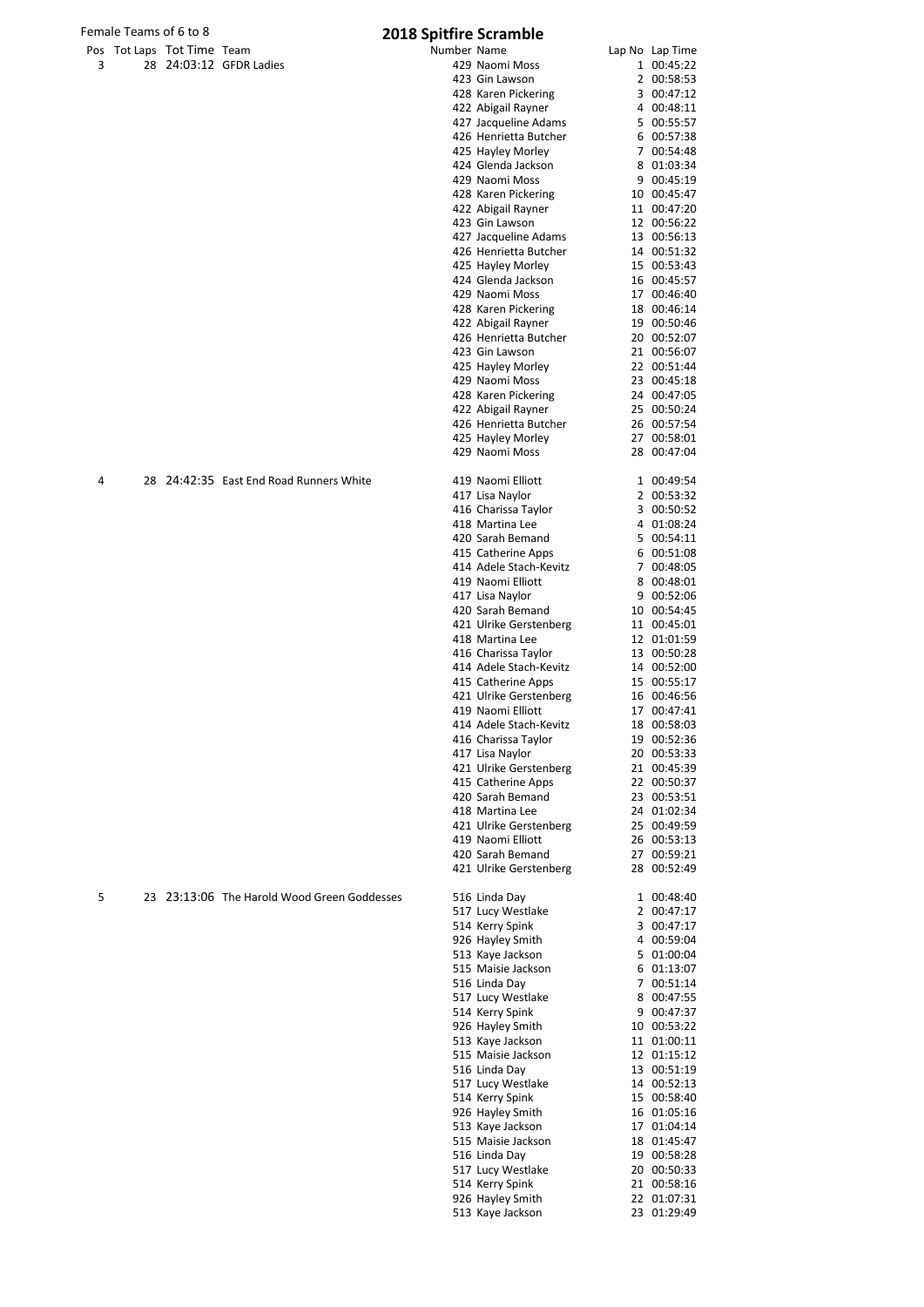# Female Teams of 6 to 8<br>
Pos Tot Laps Tot Time Team **2018 Spitfire Scramble**

|   | <b>103 TULLADS TULTIME I CAMI</b> |                                |
|---|-----------------------------------|--------------------------------|
| 6 |                                   | 22 22:46:31 Havering Tri babes |

| Pos | Tot Laps Tot Time Team |                                | Number Name |                          | Lap No Lap Time |
|-----|------------------------|--------------------------------|-------------|--------------------------|-----------------|
| 6   |                        | 22 22:46:31 Havering Tri babes |             | 432 Angela Thompson      | 1 00:50:01      |
|     |                        |                                |             | 436 Lucy Edwards         | 2 01:04:45      |
|     |                        |                                |             |                          | 3 00:56:19      |
|     |                        |                                |             | 430 Amy Jones            |                 |
|     |                        |                                |             | 434 Laura Homer          | 4 00:53:18      |
|     |                        |                                |             | 437 Lydia Fenny          | 5 00:46:43      |
|     |                        |                                |             | 431 Angela Sicot         | 6 01:12:14      |
|     |                        |                                |             | 435 Lisa Martindale      | 7 01:17:19      |
|     |                        |                                |             | 433 Kay Hamilton         | 8 01:12:53      |
|     |                        |                                |             | 432 Angela Thompson      | 9 00:48:33      |
|     |                        |                                |             | 436 Lucy Edwards         | 10 01:01:39     |
|     |                        |                                |             | 430 Amy Jones            | 11 00:53:41     |
|     |                        |                                |             | 434 Laura Homer          | 12 00:56:40     |
|     |                        |                                |             | 437 Lydia Fenny          | 13 00:48:26     |
|     |                        |                                |             | 431 Angela Sicot         | 14 01:06:25     |
|     |                        |                                |             | 435 Lisa Martindale      | 15 01:18:28     |
|     |                        |                                |             | 433 Kay Hamilton         | 16 01:48:40     |
|     |                        |                                |             | 432 Angela Thompson      | 17 00:48:32     |
|     |                        |                                |             |                          | 18 01:06:22     |
|     |                        |                                |             | 436 Lucy Edwards         |                 |
|     |                        |                                |             | 430 Amy Jones            | 19 00:53:29     |
|     |                        |                                |             | 434 Laura Homer          | 20 00:57:11     |
|     |                        |                                |             | 437 Lydia Fenny          | 21 00:47:24     |
|     |                        |                                |             | 431 Angela Sicot         | 22 01:17:29     |
|     |                        |                                |             |                          |                 |
| 7   |                        | 22 23:37:13 Spitfire Belles    |             | 488 Clare Young          | 1 00:59:16      |
|     |                        |                                |             | 487 Emily Cannon         | 2 01:01:36      |
|     |                        |                                |             | 491 Samantha Kelly       | 3 00:52:48      |
|     |                        |                                |             | 489 Jade Darien          | 4 01:02:25      |
|     |                        |                                |             | 492 Tracy Garwood        | 5 01:05:26      |
|     |                        |                                |             | 486 Catherine Sunderland | 6 00:47:01      |
|     |                        |                                |             | 490 Rachel Breeze        | 7 01:01:15      |
|     |                        |                                |             | 485 Amy Brass            | 8 00:45:50      |
|     |                        |                                |             | 486 Catherine Sunderland | 9 00:58:31      |
|     |                        |                                |             |                          |                 |
|     |                        |                                |             | 490 Rachel Breeze        | 10 01:24:29     |
|     |                        |                                |             | 487 Emily Cannon         | 11 01:01:08     |
|     |                        |                                |             | 491 Samantha Kelly       | 12 01:11:59     |
|     |                        |                                |             | 492 Tracy Garwood        | 13 01:13:18     |
|     |                        |                                |             | 485 Amy Brass            | 14 00:58:01     |
|     |                        |                                |             | 487 Emily Cannon         | 15 01:06:38     |
|     |                        |                                |             | 485 Amy Brass            | 16 01:00:37     |
|     |                        |                                |             | 491 Samantha Kelly       | 17 01:18:39     |
|     |                        |                                |             | 488 Clare Young          | 18 01:16:44     |
|     |                        |                                |             | 487 Emily Cannon         | 19 01:04:29     |
|     |                        |                                |             | 489 Jade Darien          | 20 01:13:43     |
|     |                        |                                |             | 486 Catherine Sunderland | 21 01:08:15     |
|     |                        |                                |             | 491 Samantha Kelly       | 22 01:05:05     |
|     |                        |                                |             |                          |                 |
| 8   |                        | 22 24:18:29 Viewtube ladies    |             | 523 Jenny Winter         | 1 00:56:17      |
|     |                        |                                |             | 525 Susan McDowell       | 2 00:59:05      |
|     |                        |                                |             | 518 Angela Rockson       | 3 00:49:06      |
|     |                        |                                |             | 519 Deborah Harouma      | 4 01:10:17      |
|     |                        |                                |             | 524 Michelle Panyandee   | 5 01:11:19      |
|     |                        |                                |             |                          |                 |
|     |                        |                                |             | 521 Gianne Fanti         | 6 01:09:25      |
|     |                        |                                |             | 520 Esme Pontes          | 7 01:08:20      |
|     |                        |                                |             | 522 Jean Munroe          | 8 00:54:58      |
|     |                        |                                |             | 523 Jenny Winter         | 9 00:56:49      |
|     |                        |                                |             | 525 Susan McDowell       | 10 00:54:47     |
|     |                        |                                |             | 518 Angela Rockson       | 11 00:49:13     |
|     |                        |                                |             | 519 Deborah Harouma      | 12 01:12:07     |
|     |                        |                                |             | 524 Michelle Panyandee   | 13 01:09:57     |
|     |                        |                                |             | 521 Gianne Fanti         | 14 01:13:11     |
|     |                        |                                |             | 520 Esme Pontes          | 15 01:17:48     |
|     |                        |                                |             | 522 Jean Munroe          | 16 01:37:02     |
|     |                        |                                |             | 523 Jenny Winter         | 17 00:58:50     |
|     |                        |                                |             | 525 Susan McDowell       | 18 00:55:58     |
|     |                        |                                |             | 518 Angela Rockson       | 19 00:52:16     |
|     |                        |                                |             | 519 Deborah Harouma      | 20 01:22:55     |
|     |                        |                                |             | 524 Michelle Panyandee   | 21 01:13:40     |
|     |                        |                                |             |                          |                 |
|     |                        |                                |             | 521 Gianne Fanti         | 22 01:25:09     |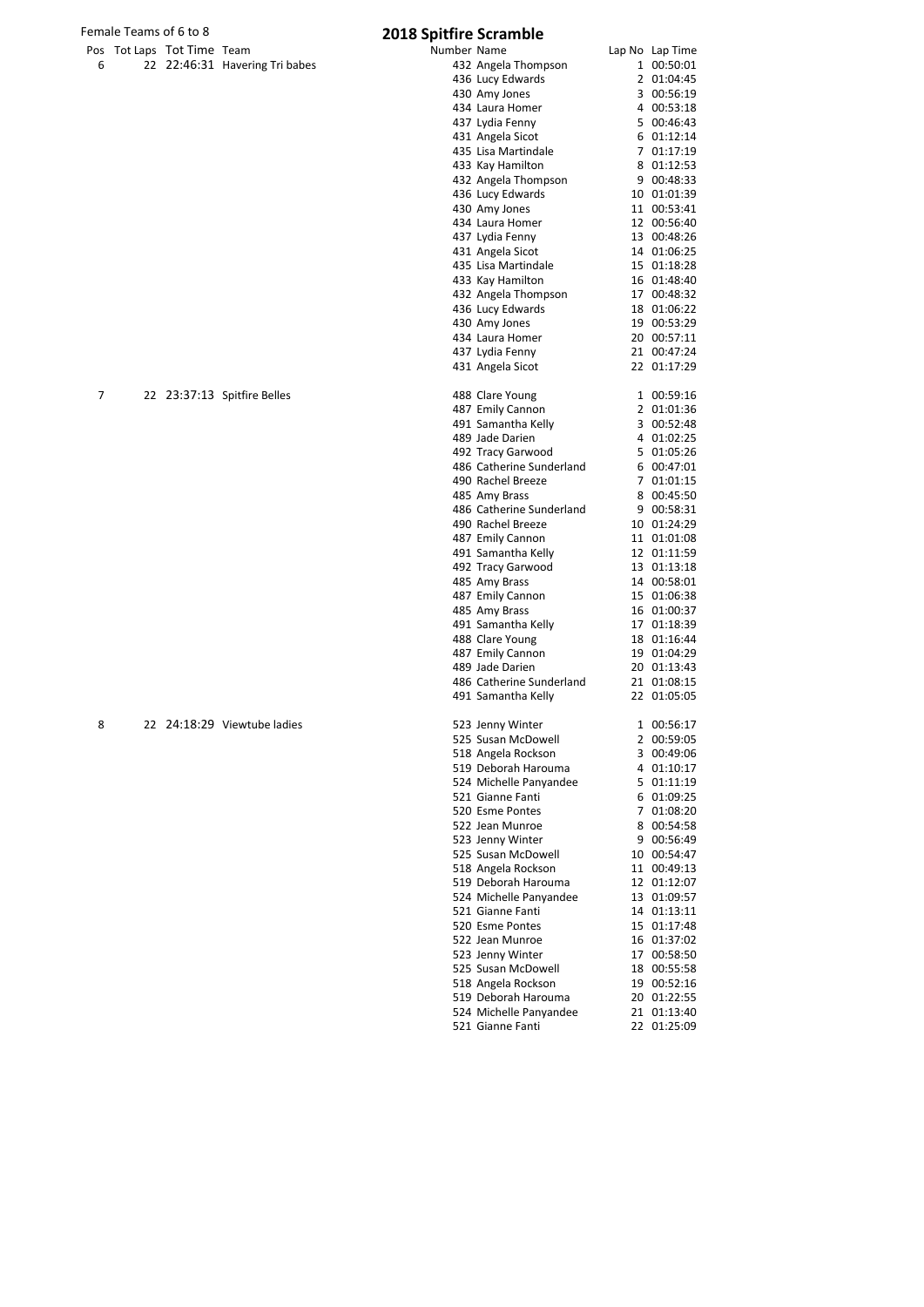# Female Teams of 6 to 8 **2018 Spitfire Scramble**

|  | rus TutLaps TutTime Team |                                  |
|--|--------------------------|----------------------------------|
|  |                          | 22 24:18:44 24 Hour Party People |

|    | Pos Tot Laps Tot Time Team |                                  | Number Name |                        | Lap No Lap Time |
|----|----------------------------|----------------------------------|-------------|------------------------|-----------------|
| 9  |                            | 22 24:18:44 24 Hour Party People |             | 446 Maria Bartlett     | 1 01:03:44      |
|    |                            |                                  |             | 447 Melissa Lowndes    | 2 01:12:52      |
|    |                            |                                  |             | 449 Nikki Cranmer      | 3 01:07:21      |
|    |                            |                                  |             | 450 Sally Bridge       | 4 00:55:20      |
|    |                            |                                  |             | 451 Alison Fryatt      | 5 01:10:17      |
|    |                            |                                  |             | 447 Melissa Lowndes    | 6 01:23:50      |
|    |                            |                                  |             | 448 Natalie Traylen    | 7 00:53:14      |
|    |                            |                                  |             | 453 Charlotte Owen     | 8 00:58:50      |
|    |                            |                                  |             | 449 Nikki Cranmer      | 9 01:06:51      |
|    |                            |                                  |             |                        |                 |
|    |                            |                                  |             | 450 Sally Bridge       | 10 00:52:56     |
|    |                            |                                  |             | 448 Natalie Traylen    | 11 01:00:58     |
|    |                            |                                  |             | 453 Charlotte Owen     | 12 00:59:30     |
|    |                            |                                  |             | 451 Alison Fryatt      | 13 01:21:14     |
|    |                            |                                  |             | 452 Andy Preston       | 14 00:56:11     |
|    |                            |                                  |             | 452 Andy Preston       | 15 01:03:12     |
|    |                            |                                  |             | 452 Andy Preston       | 16 00:59:31     |
|    |                            |                                  |             | 447 Melissa Lowndes    | 17 01:23:25     |
|    |                            |                                  |             | 449 Nikki Cranmer      | 18 01:06:54     |
|    |                            |                                  |             | 448 Natalie Traylen    | 19 01:03:02     |
|    |                            |                                  |             | 451 Alison Fryatt      | 20 01:20:25     |
|    |                            |                                  |             | 453 Charlotte Owen     | 21 01:19:56     |
|    |                            |                                  |             | 450 Sally Bridge       | 22 00:59:11     |
| 10 |                            | 21 22:01:49 Hunts AC Ladies      |             | 443 Kim Laud           | 1 00:58:04      |
|    |                            |                                  |             | 444 Tess Minns         | 2 01:14:57      |
|    |                            |                                  |             |                        |                 |
|    |                            |                                  |             | 438 Amy Steele         | 3 00:55:37      |
|    |                            |                                  |             | 442 Katie Strickland   | 4 00:51:33      |
|    |                            |                                  |             | 439 Claire Webster     | 5 00:57:35      |
|    |                            |                                  |             | 440 Diane Bunch        | 6 01:05:37      |
|    |                            |                                  |             | 443 Kim Laud           | 7 00:59:08      |
|    |                            |                                  |             | 444 Tess Minns         | 8 01:12:51      |
|    |                            |                                  |             | 438 Amy Steele         | 9 00:47:55      |
|    |                            |                                  |             | 442 Katie Strickland   | 10 00:49:44     |
|    |                            |                                  |             | 439 Claire Webster     | 11 00:52:59     |
|    |                            |                                  |             | 440 Diane Bunch        | 12 01:07:00     |
|    |                            |                                  |             | 443 Kim Laud           | 13 01:12:38     |
|    |                            |                                  |             | 444 Tess Minns         | 14 01:28:14     |
|    |                            |                                  |             | 438 Amy Steele         | 15 00:51:17     |
|    |                            |                                  |             | 442 Katie Strickland   | 16 00:55:24     |
|    |                            |                                  |             | 439 Claire Webster     | 17 01:04:25     |
|    |                            |                                  |             | 440 Diane Bunch        | 18 01:06:19     |
|    |                            |                                  |             | 443 Kim Laud           | 19 01:11:01     |
|    |                            |                                  |             | 444 Tess Minns         | 20 01:17:38     |
|    |                            |                                  |             |                        | 21 01:01:53     |
|    |                            |                                  |             | 438 Amy Steele         |                 |
| 11 |                            | 21 22:38:41 Scrambled Legs       |             | 471 Danielle Chetcuti  | 1 00:38:48      |
|    |                            |                                  |             | 472 Sophie Hancock     | 2 00:55:48      |
|    |                            |                                  |             | 473 Olivia Littlechild | 3 00:59:53      |
|    |                            |                                  |             | 474 Nikki Warnes       | 4 00:58:06      |
|    |                            |                                  |             | 475 Emma Vincent       | 5 00:58:36      |
|    |                            |                                  |             | 470 Lisa Thake         | 6 01:11:32      |
|    |                            |                                  |             | 476 Tracy O'Sullivan   | 7 01:17:23      |
|    |                            |                                  |             | 477 Laura Lawson       | 8 00:58:21      |
|    |                            |                                  |             | 471 Danielle Chetcuti  | 9 00:38:03      |
|    |                            |                                  |             | 472 Sophie Hancock     | 10 00:53:03     |
|    |                            |                                  |             | 473 Olivia Littlechild | 11 01:00:27     |
|    |                            |                                  |             | 474 Nikki Warnes       | 12 01:03:00     |
|    |                            |                                  |             |                        |                 |
|    |                            |                                  |             | 475 Emma Vincent       | 13 01:13:01     |
|    |                            |                                  |             | 470 Lisa Thake         | 14 01:50:38     |
|    |                            |                                  |             | 476 Tracy O'Sullivan   | 15 01:28:05     |
|    |                            |                                  |             | 477 Laura Lawson       | 16 01:02:59     |
|    |                            |                                  |             | 471 Danielle Chetcuti  | 17 00:40:19     |
|    |                            |                                  |             | 472 Sophie Hancock     | 18 00:57:40     |
|    |                            |                                  |             | 473 Olivia Littlechild | 19 00:58:40     |
|    |                            |                                  |             | 474 Nikki Warnes       | 20 01:03:05     |
|    |                            |                                  |             | 470 Lisa Thake         | 21 01:51:14     |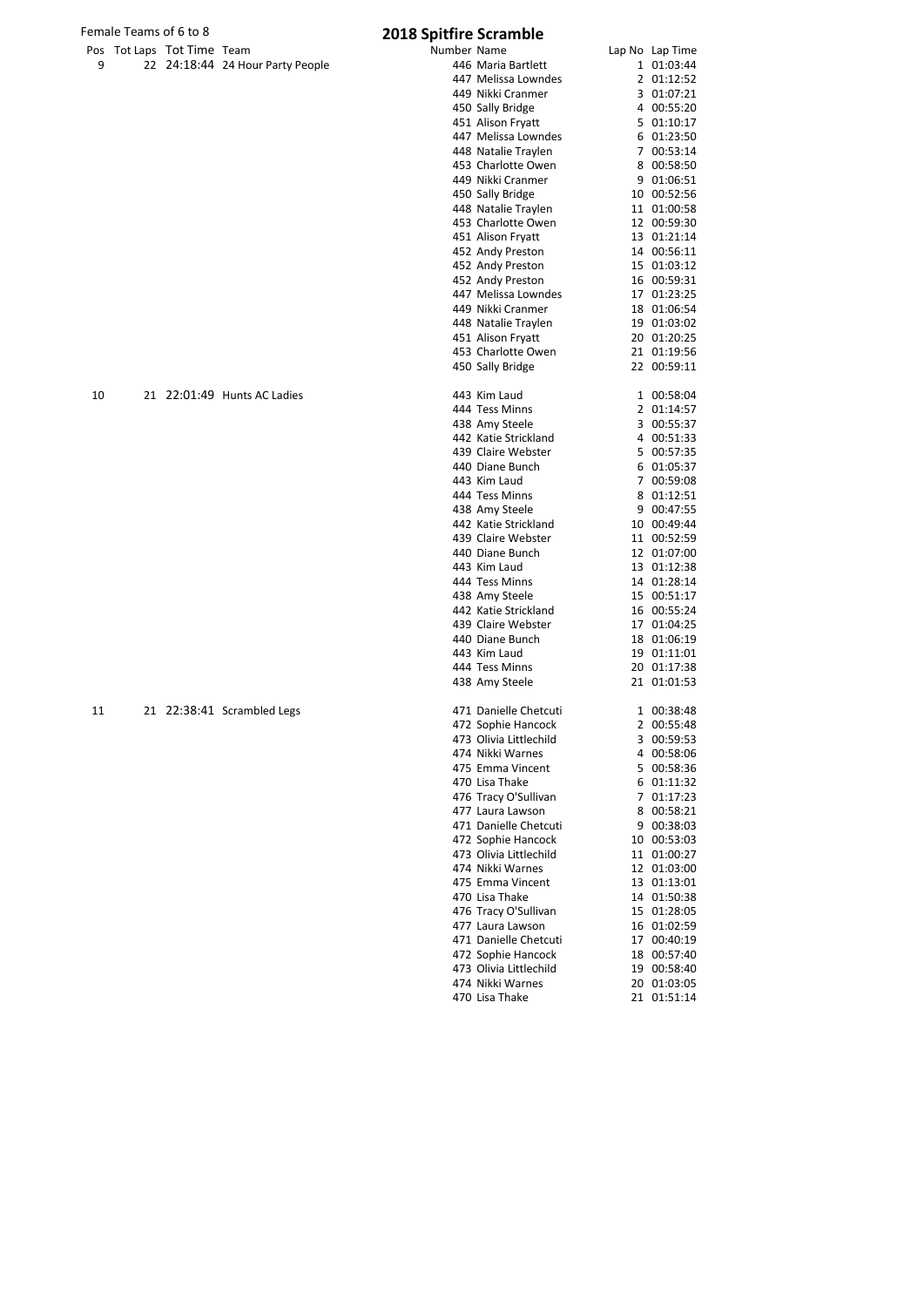|    | Female Teams of 6 to 8     |                                            | <b>2018 Spitfire Scramble</b> |                                          |                            |
|----|----------------------------|--------------------------------------------|-------------------------------|------------------------------------------|----------------------------|
|    | Pos Tot Laps Tot Time Team |                                            | Number Name                   |                                          | Lap No Lap Time            |
| 12 |                            | 18 23:56:47 Dagenham 88 Runners            |                               | 669 Richele Cockley                      | 1 01:17:36                 |
|    |                            |                                            |                               | 667 Emma O'Shea<br>664 Lorraine Moor     | 2 01:06:48                 |
|    |                            |                                            |                               | 666 Jacqui Elliott                       | 3 01:07:59<br>4 01:33:00   |
|    |                            |                                            |                               | 662 Julie Cardnell                       | 5 01:23:45                 |
|    |                            |                                            |                               | 665 Rachel Brancher                      | 6 01:12:56                 |
|    |                            |                                            |                               | 669 Richele Cockley                      | 7 01:12:39                 |
|    |                            |                                            |                               | 667 Emma O'Shea                          | 8 00:58:42                 |
|    |                            |                                            |                               | 664 Lorraine Moor                        | 9 01:06:19                 |
|    |                            |                                            |                               | 662 Julie Cardnell                       | 10 01:38:43                |
|    |                            |                                            |                               | 669 Richele Cockley                      | 11 01:42:14                |
|    |                            |                                            |                               | 667 Emma O'Shea                          | 12 01:06:24                |
|    |                            |                                            |                               | 664 Lorraine Moor<br>669 Richele Cockley | 13 01:12:37<br>14 01:51:03 |
|    |                            |                                            |                               | 665 Rachel Brancher                      | 15 01:08:20                |
|    |                            |                                            |                               | 667 Emma O'Shea                          | 16 01:13:03                |
|    |                            |                                            |                               | 664 Lorraine Moor                        | 17 01:33:02                |
|    |                            |                                            |                               | 667 Emma O'Shea                          | 18 01:31:37                |
| 13 |                            | 17 23:42:34 Shady Ladies                   |                               | 481 Melanie Green                        | 1 01:06:54                 |
|    |                            |                                            |                               | 483 Trish Murphy                         | 2 01:27:41                 |
|    |                            |                                            |                               | 478 Emma Tudor                           | 3 01:34:56                 |
|    |                            |                                            |                               | 482 Shameem Ahmed                        | 4 01:24:30                 |
|    |                            |                                            |                               | 484 Andi Wright                          | 5 01:15:22                 |
|    |                            |                                            |                               | 480 Maria Brill<br>479 Jane Foster       | 6 01:09:29                 |
|    |                            |                                            |                               |                                          | 7 01:10:11                 |
|    |                            |                                            |                               | 481 Melanie Green<br>478 Emma Tudor      | 8 01:20:24<br>9 01:38:00   |
|    |                            |                                            |                               | 482 Shameem Ahmed                        | 10 01:21:21                |
|    |                            |                                            |                               | 480 Maria Brill                          | 11 01:42:21                |
|    |                            |                                            |                               | 479 Jane Foster                          | 12 01:35:23                |
|    |                            |                                            |                               | 484 Andi Wright                          | 13 01:41:12                |
|    |                            |                                            |                               | 481 Melanie Green                        | 14 01:06:27                |
|    |                            |                                            |                               | 483 Trish Murphy                         | 15 01:42:10                |
|    |                            |                                            |                               | 480 Maria Brill                          | 16 01:21:27                |
|    |                            |                                            |                               | 481 Melanie Green                        | 17 01:04:46                |
| 14 |                            | 16 24:42:29 The Harold Green Natter Girls  |                               | 509 Parisa Skeldon                       | 1 01:07:13                 |
|    |                            |                                            |                               | 503 Martina Murphy                       | 2 01:29:39                 |
|    |                            |                                            |                               | 504 Tracy Giddings                       | 3 01:35:40                 |
|    |                            |                                            |                               | 501 Gill Hodgson                         | 4 01:31:17                 |
|    |                            |                                            |                               | 502 Mags Kelly                           | 5 01:44:11                 |
|    |                            |                                            |                               | 505 Jackie Smith                         | 6 01:40:27                 |
|    |                            |                                            |                               | 509 Parisa Skeldon                       | 7 01:04:40                 |
|    |                            |                                            |                               | 503 Martina Murphy                       | 8 01:33:26                 |
|    |                            |                                            |                               | 504 Tracy Giddings                       | 9 01:41:51                 |
|    |                            |                                            |                               | 501 Gill Hodgson                         | 10 01:35:49                |
|    |                            |                                            |                               | 509 Parisa Skeldon<br>502 Mags Kelly     | 11 01:18:56<br>12 01:57:56 |
|    |                            |                                            |                               | 505 Jackie Smith                         | 13 01:44:38                |
|    |                            |                                            |                               | 503 Martina Murphy                       | 14 01:38:29                |
|    |                            |                                            |                               | 504 Tracy Giddings                       | 15 01:43:39                |
|    |                            |                                            |                               | 509 Parisa Skeldon                       | 16 01:14:38                |
| 15 |                            | 16 24:42:30 The Harold Wood Green Dynamo's |                               | 506 Leanne Mitchell                      | 1 01:07:08                 |
|    |                            |                                            |                               | 510 Ian Ridgeley                         | 2 01:29:43                 |
|    |                            |                                            |                               | 500 Gill Brogan                          | 3 01:35:44                 |
|    |                            |                                            |                               | 507 Louise Norris                        | 4 01:31:15                 |
|    |                            |                                            |                               | 499 Corinne Mouhot                       | 5 01:44:11                 |
|    |                            |                                            |                               | 508 Nicolette Middleton                  | 6 01:40:26                 |
|    |                            |                                            |                               | 506 Leanne Mitchell                      | 7 01:04:38                 |
|    |                            |                                            |                               | 510 Ian Ridgeley                         | 8 01:33:26                 |
|    |                            |                                            |                               | 507 Louise Norris<br>500 Gill Brogan     | 9 01:41:51<br>10 01:35:51  |
|    |                            |                                            |                               | 506 Leanne Mitchell                      | 11 01:18:57                |
|    |                            |                                            |                               | 499 Corinne Mouhot                       | 12 01:57:50                |
|    |                            |                                            |                               | 508 Nicolette Middleton                  | 13 01:44:43                |
|    |                            |                                            |                               | 506 Leanne Mitchell                      | 14 01:38:28                |
|    |                            |                                            |                               | 500 Gill Brogan                          | 15 01:43:41                |
|    |                            |                                            |                               | 506 Leanne Mitchell                      | 16 01:14:38                |
| 16 |                            | 13 19:18:10 Quads of Fury Upjoggers        |                               | 455 Maria Baldacci                       | 1 01:23:20                 |
|    |                            |                                            |                               | 456 Sophie Tilyard                       | 2 00:57:51                 |
|    |                            |                                            |                               | 457 Olivia Jenson                        | 3 01:12:52                 |
|    |                            |                                            |                               | 459 Penny Hogg                           | 4 01:12:18                 |
|    |                            |                                            |                               | 458 Rebecca Davenport                    | 5 00:58:29                 |
|    |                            |                                            |                               | 460 Penny Ford                           | 6 01:18:20                 |
|    |                            |                                            |                               | 455 Maria Baldacci                       | 7 01:11:21                 |
|    |                            |                                            |                               | 456 Sophie Tilyard                       | 8 00:58:23                 |
|    |                            |                                            |                               | 461 Debbie Dowling                       | 9 01:10:45                 |
|    |                            |                                            |                               | 454 Karen Payne<br>461 Debbie Dowling    | 10 00:48:52<br>11 01:29:03 |
|    |                            |                                            |                               | 456 Sophie Tilyard                       | 12 04:41:16                |
|    |                            |                                            |                               | 457 Olivia Jenson                        | 13 01:55:20                |
|    |                            |                                            |                               |                                          |                            |